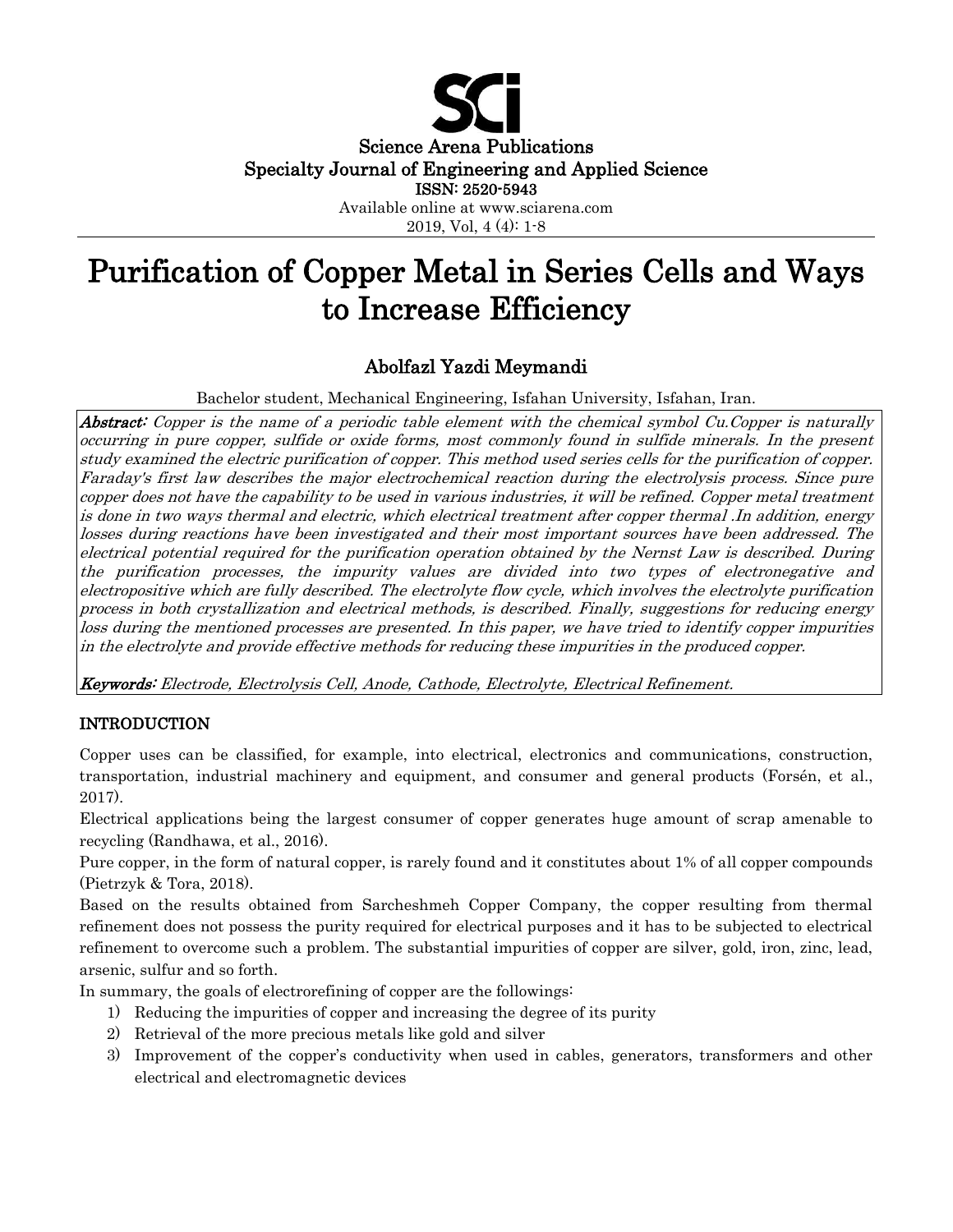Electrical refinement of copper is the process within which copper is subjected to electrolysis inside a cell; the cathode segment of this cell is pure copper and the anode segment is impure copper (along with other metals). The most important electrochemical reaction that occurs in the course of copper electrolysis follows Faraday's first law.

During electrolyzing the copper and occurrence of the main reactions in anode and cathode, a number of unwanted reactions also take place in the cell that cause the considerable wastage of energy. Accordingly, the future and even the present copper industry needs to develop simulation and optimization instruments and application of effective methods for reducing these losses.

In the copper electrorefining process, copper is dissolved from impure copper anodes into the electrolyte bath and then subsequently deposited on to cathodes as high-purity copper (Kalliomäki, et al., 2016).

The energy required for electrorefinement of copper is supplied by the electrical currents and the cathode and anode's required potential during electrolysis can be calculated based on Nernst Law .

The amount of the impurities and their permissible limits in electrolyte are amongst the important considerations of the refinement process because the copper deposited in cathode should be completely pure; thus, the work conditions should be arranged so that the concentrations of impurities do not exceed a certain limit and they can be prevented from deposition on cathode.

The electrical refinement of copper is a process within which the electrolyte solution circulates in electrolysis ponds. Electrolytic solution undergoes changes in the course of work and it has to be subsequently subjected to certain purification actions for overcoming such a problem.

The present research utilized observational and laboratory methods and took advantage of the book "copper, the alchemical book" to investigate the electrical refinement of copper through electrolytic cells; in the end, suggestions have been presented for reducing energy wastes of the process as well as for increasing the copper production output.

# Electrical Refinement:

In the present study, electrorefinement of copper using serial cells in Sarcheshmeh Copper Company's Refinery has been investigated in such a way that electrode pairs have been serially embedded in them and received the electrical currents but the potential difference is divided between them, hence only the first and the last electrodes are connected to the power source.

Each of the ponds contains 100-150 electrodes. The potential difference of the ponds ranges between 20V and 35V and the current intensity is from 80A to 500A.

The notable point regarding the serial connection of the anodes and cathodes is that each anode works as a cathode for the next electrode. In other words, each electrode works as a cathode in one level and as anode in the next level as shown in Figure (1).



Figure 1. The serial anodic and cathodic system in electrolysis cell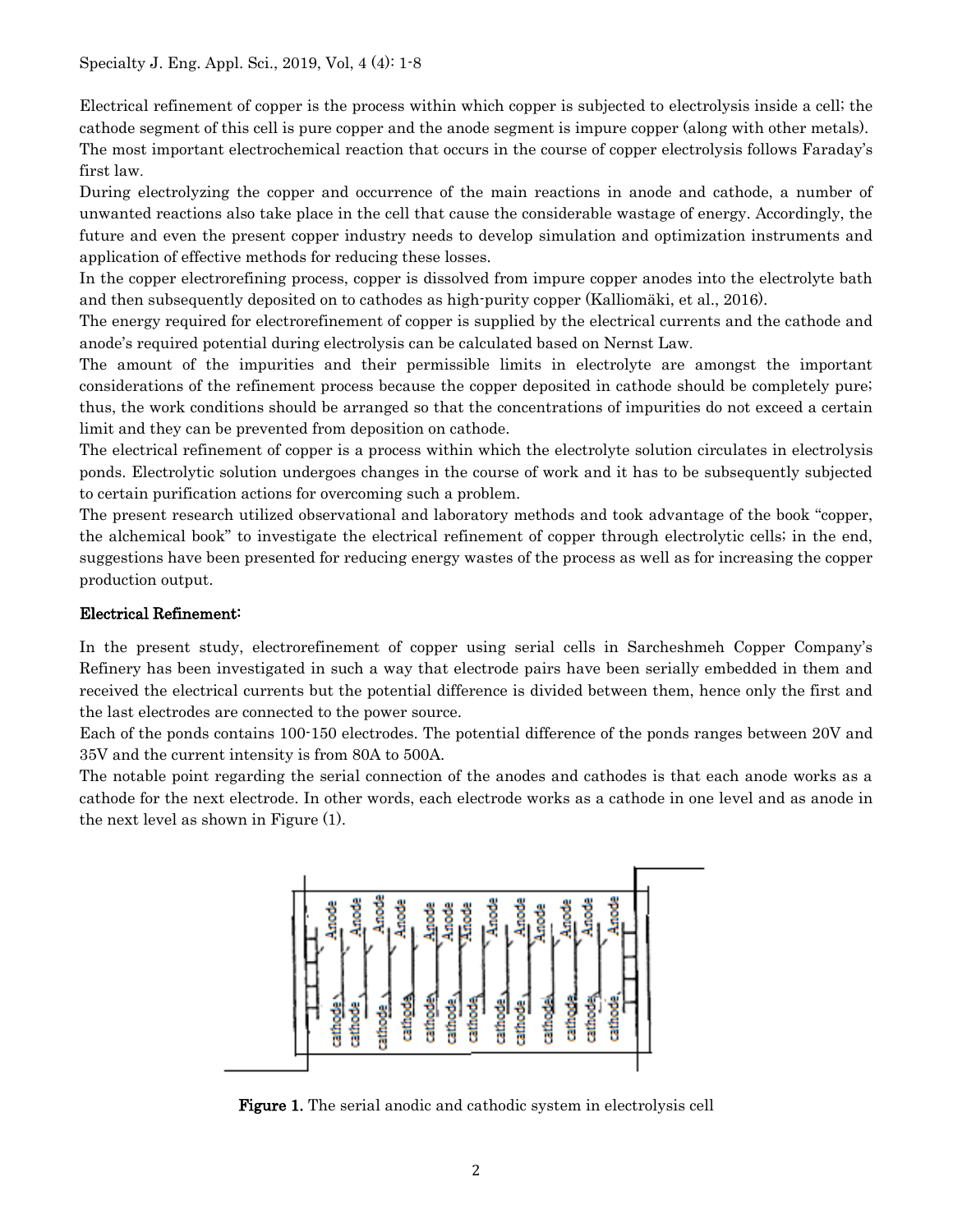The main electrochemical reaction occurs during electrolysis as shown in relation (1):

# $Cu^{\circ} \rightarrow Cu^{++} + 2e$  (1)

During this reaction, the copper ion resulting from anode moves towards cathode and loses its negative electical charge and is deposited in the form of metal copper in cathode.

The reactions related to cathode and anode work as shown in the following relation<sup>1:</sup>

 $M = KIt$  (2)

Where, M is the mass of the deposited materials, I is the current intensity, t is the time and K is the proportionality constant<sup>2</sup> that is approximately equal to 1.9180mg for copper.

Using Faraday's first law, the mass of the deposited matter can be obtained based on the electrolysis time, the current flowing into the cells and the proportionality constant.

#### Energy Wastages:

Energy losses during electrolysis stem from several completely different sources. The followings are the most important of such wastages.

#### 1) Mechanical Loss:

Mechanical losses come about due to the non-adhesion of the negative copper ions following neutralization to the cathode as a result of which an amount of copper that has used some energy in the prior processes does not deposit on the cathode in the last stage or is separated after deposition and this causes the wastage of a part of the energy.

2) Electrochemical Losses:

All of the reactions that consume electrone lead to the reduction in current's output. For example, as shown in relation (3), bivalent iron has been oxidized in anode and it is subseuently trasformed to trivalent iron which is again converted to bivalent iron in cathode.

 $Fe^{++} \rightarrow Fe^{+++} + e \rightarrow Fe^{+++} + e \rightarrow Fe^{++}$ 

Anode Cathode

(3)

This set of processes consume electrone and account for part of the energy losses.

#### 3) Losses Resulting from Secondary Reactions:

When a number of charged copper ions enter a combination with cathodic copper, they are transformed into univalent copper ions as shown in relation (4).

$$
Cu^{++} + Cu \rightarrow 2Cu^{+}
$$
 (4)

Therefore, an amount of copper that had received energy in the previous processes deposits on the cathode and turns to an aqueous solution and the univalent copper ions are oxidized by water as shown in the following relation:

 $2Cu^{+} + H_{2}o \rightarrow Cu_{2}o + 2H^{+}$  $(5)$ 

<sup>1</sup> Faraday's first law

<sup>&</sup>lt;sup>2</sup> The amount of copper mass released by one coulomb of charge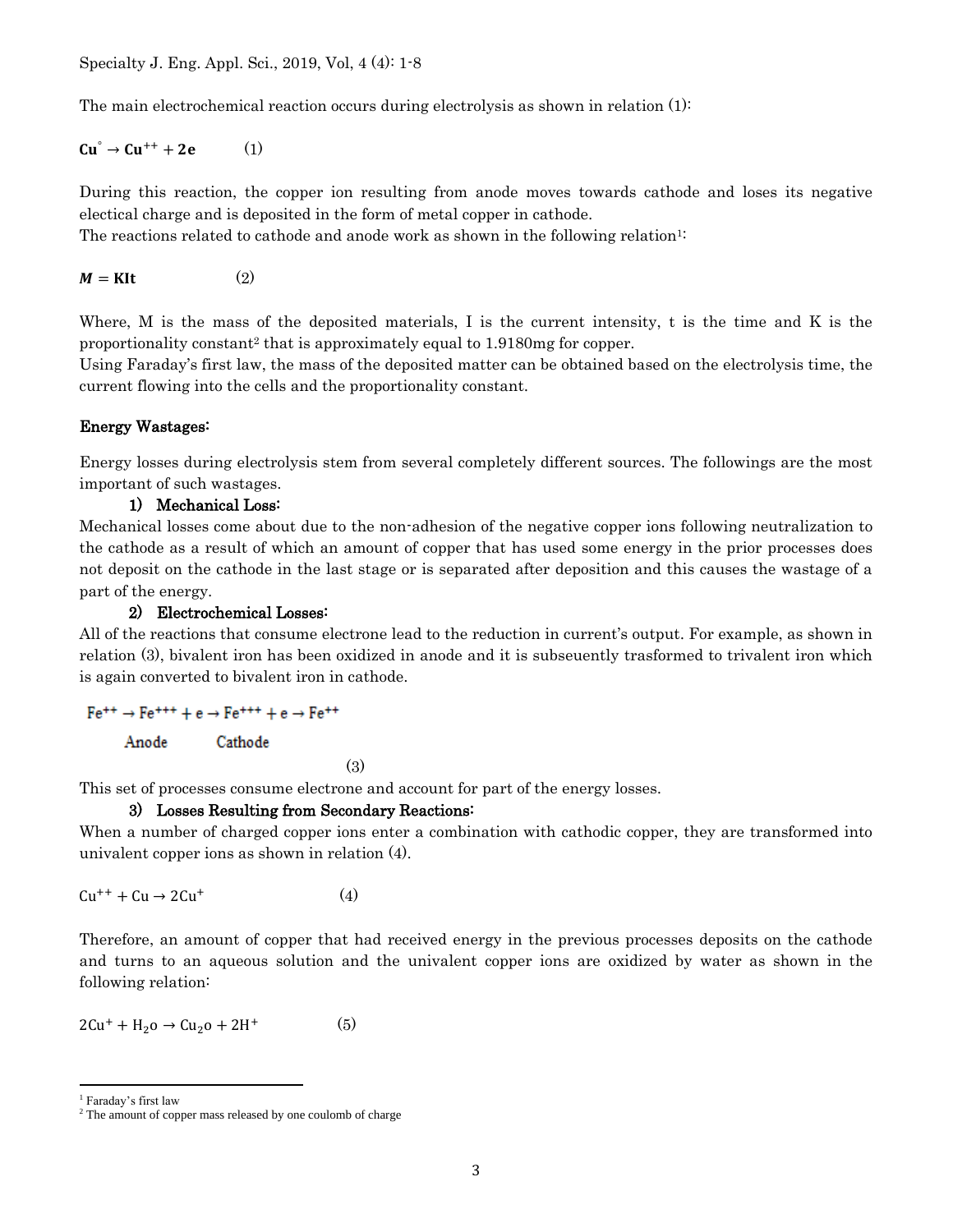The formed copper oxide is deposited in cathode and causes the entry of an amount of oxygen into cathode, as a result of which the impurities are increased or entered to the sludge remover compartment (clarifier) of the electrolysis machine (figure 2) and increased the copper wastage.



Figure 2. Electrolysis machine's sludge remover

#### The potential Required for Electrolysis:

The potential required for electrolysis is as shown below:

 $U = e_{anode} - e_{cathode} + e_{pol}$ anode +  $e_{pol}$ cathode + I $R_{1+}$ I $R_{2}$ 

Anode and cathode's potentials can be calculated according to the following formula based on Nernst Law:

$$
e_{cathode / anode} = e_{\circ} - \frac{RT}{ZF} \log a_{cu} + +
$$
 (6)

As for the copper electrode cell, since both of the cathode and anode are made of copper (anode with impurities), the potential difference between anode and cathode is resultantly  $e_{\text{anode}} - e_{\text{cathode}}$  with the nearly zero normal current.

In the above relation, U is the general voltage in V,  $e_{pol}$ <sup>3</sup> is the polarization electrode,  $IR_1$ <sup>4</sup> is the potential difference in the electrodes and connection and  $IR_2$ <sup>5</sup> is the potential difference in the electrolute. We also have:

 $e_{\text{no}}$  anode = 0 – 0/1 volts  $e_{pol}$ cathode = 0/04 –  $\frac{0}{08}$ volts

Therefore, the potential required for electrolysis includes the sum of the aforementioned potentials which is in a range from 0.20 to 0.25 volts. In practice, the main factor determining this potential difference is the electrolytic impedance between the two electrodes.

#### The Impurities Existent along with Copper in Electrolyte:

<sup>&</sup>lt;sup>3</sup> Potential difference in action and ideal state

<sup>4</sup> About 0.04-0.08V

<sup>5</sup> About 0.11-0.13V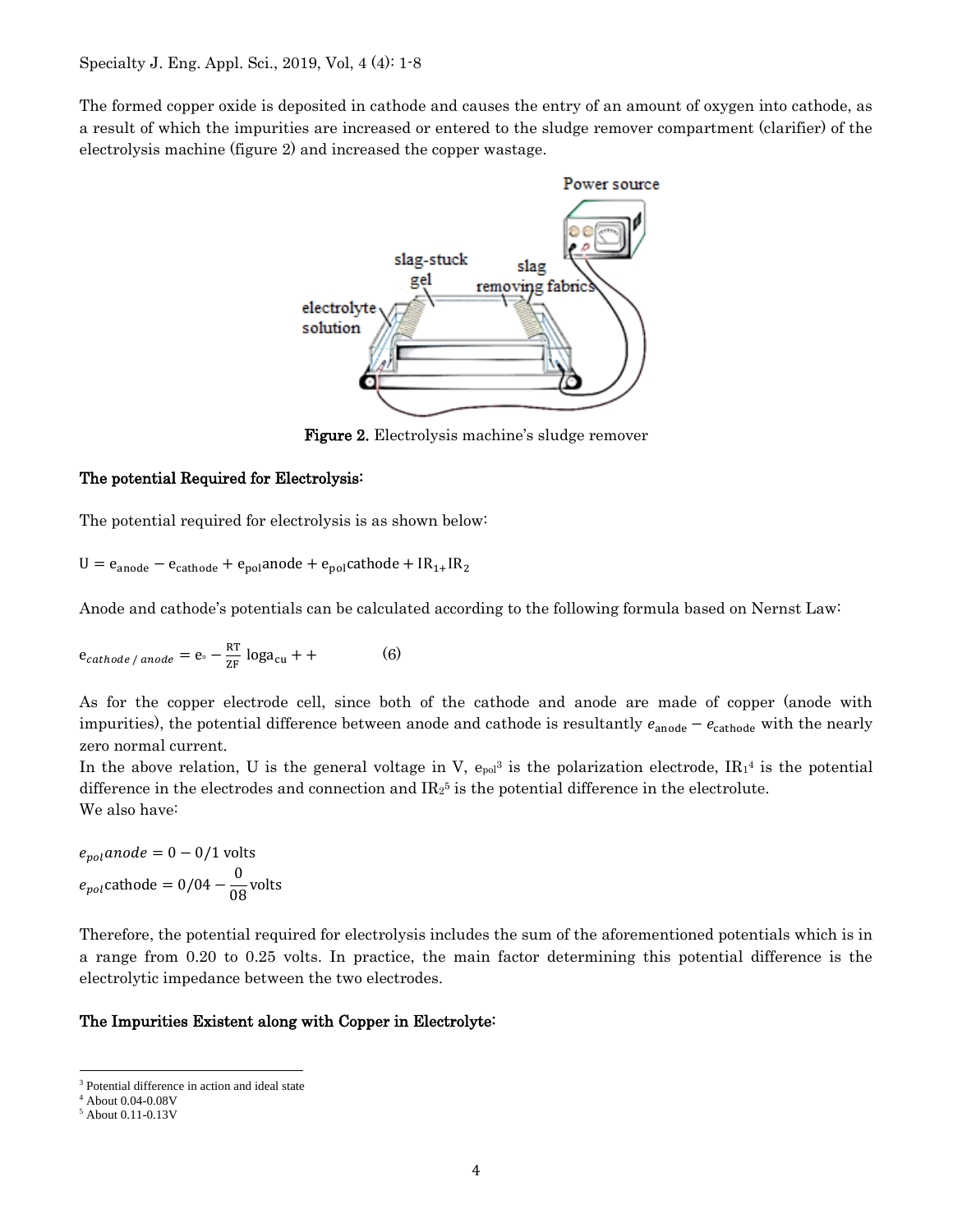The impurities accompanying copper can be divided into two general electronegative and electropositive sets.

#### 1) Electronegative impurities:

This set of impurities are Sb, As, Bi, Fe, NiCo, Mn, Cd and Zn that, as summarized in Table (1), featuring a lower potential than copper hence they are more likely to dissolve in the electrolutic solution.

| Potential difference | Electrochemical actions and reactions                              |  |
|----------------------|--------------------------------------------------------------------|--|
| 1.42                 | $Au^{+++} + 3e^- = Au^{\circ}$                                     |  |
| 0.8                  | $Ag^{+} + e^{-} = Ag^{0}$                                          |  |
| 0.34                 | $Cu^{++} + 2e^- = Cu$                                              |  |
| 0.32                 | $BiO^+ + 2H^+ + 3e^- = Bi + H_2O$                                  |  |
| 0.25                 | $HAsO2 + 3H+ + 3e- = As° + 2H2O$                                   |  |
| 0.21                 | $SbO^{+} + 2H^{+} + 3e^{-} = Sb^{2} + H_{2}O$                      |  |
| 0                    | $2H^+ + 2e^- = H_2$                                                |  |
| $-0.13$              | $\mathrm{Ph^{++}} + 2\mathrm{e^-} \rightarrow \mathrm{Ph}^{\circ}$ |  |
| $-0.23$              | $Ni^{++} + 2e^- \rightarrow Ni^{\circ}$                            |  |
| $-0.43$              | $Fe^{++} + 2e^- \rightarrow Fe^{\circ}$                            |  |

Table 1. Standard potentials of the important elements in electrolyte in 25ºC

This set of elements form a layer on the anode and prevent anode's dissolution in acid.

#### 2) Electropositive Impurities:

The most important elements of this group of impurities are Au, Ag and Pt.

This set of metals have a higher potential than copper as shown in Table (1). Due to the insufficiency of their energy levels, they do not dissolve on anode and enter the slag-removing compartment of the electrolysis device in the form of other metals and ingredients. For example, gold is mostly electrolized in the form of inter-metal compounds and enters the slag-removal part of the electrolysis machine whereas silver is dissolved if the current's density is high.

Table (2) gives the dissolution percentage and deposition of the electronegative and electropositive elements in the important parts of the cell.

| Table 2. The solubility, deposition and sedimentation percentages of the electronegative and electropositive |
|--------------------------------------------------------------------------------------------------------------|
| elements in the electrolytic solution cathode and slag-remover (clarifier)                                   |

| dictional in the clearly ite sciencistly cattle and side, followed (claiming) |                       |                    |                      |  |
|-------------------------------------------------------------------------------|-----------------------|--------------------|----------------------|--|
| Impurities                                                                    | Electolyte percentage | Cathode percentage | Clarifier percentage |  |
| Ag                                                                            | 0                     | 2.3                | 97.7                 |  |
| Au                                                                            | $\Omega$              | $\frac{1}{4}$      | 86.6                 |  |
| Se                                                                            | $\Omega$              | 2.4                | 97.6                 |  |
| Pb                                                                            | $\Omega$              | 1.7                | 98.3                 |  |
| Ni                                                                            | 94.9                  | $\frac{1}{4}$      | 3.7                  |  |
| As                                                                            | 73.8                  | 1.5                | 24.7                 |  |
| Sb                                                                            | 40.4                  | $\mathbf{2}$       | 57.6                 |  |
| Fe                                                                            | 100                   | $\overline{0}$     | $\overline{0}$       |  |

Electrolysis, Electrolyte Circulation and Electrolyte Purification: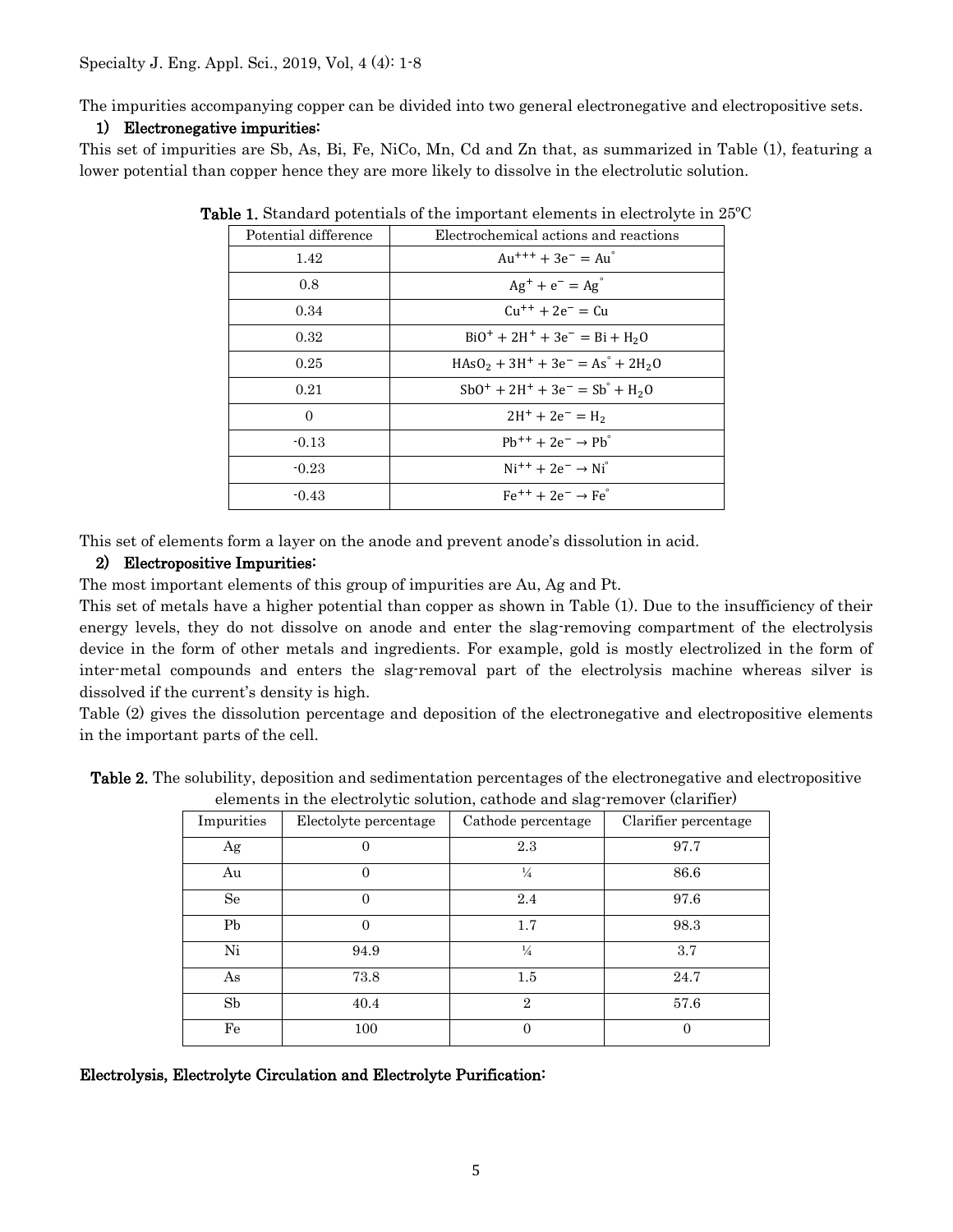Electrolyte circulation is generally as shown in Figure (3). In this cycle, the electrolyte solution enters the electrolysis ponds and performs the electrolysis. The electrolytic solution dissolves and carries some impurities out with it and loses some amounts of its acid contnet and this free acid is transformed to copper sulfate (CuSo<sub>4</sub>).



Figure 3. Electrolytic solution's circulation in copper electrolysis

Electrolyte undergoes changes in the work progress as explained below:

- A) An amount of water is vaporized from electrolyte as a result of which the concentration of the solutes is increased therein.
- B) The amount of copper sulfate is increased and its free acid is reduced.
- C) The impurities become more condensed and their amounts are increased.
- D) The electrolyte is cooled in the work course and loses its temperature.

To refine electrolyte, there are two general methods, including:

- 1) Crystalization
- 2) Electrical Method

In the refinement based on crystalization, the electrolyte is seminally passed over the small copper particles so that its acid content combines with copper upon being exposed to the peripheral air as a result of which copper sulfate is produced as shown in relation (7):

$$
H_2SO_4 + Cu + \frac{1}{2}H_2O \to CuSO_4 + Ho_2 \tag{7}
$$

This action is performed so repeatedly that the free acid reaches amounts below 1%. Then, the resulting product is vaporized so that the copper sulfate's concentration is increased.

In electrolyte purification based on electrical method, the electrolytic solution is firstly allowed to enter the electrolysis ponds wherein the anodes are made of insoluble copper and cathodes are made of pure copper. These ponds are usually consisted of two series of separate ponds and the electrolyte circulates in a speed about 1400l/h which is very high. Under such conditions, the arsenic existent in the electrolyte is not capable of depositing on cathode. This way, the substantial fraction of copper is practically taken in these ponds from electrolyte. Then, electrolyte enters the second series of the ponds wherein the anode is made of impure copper and cathode is made of pure copper. The electrolyte's circulation speed in these ponds is reduced to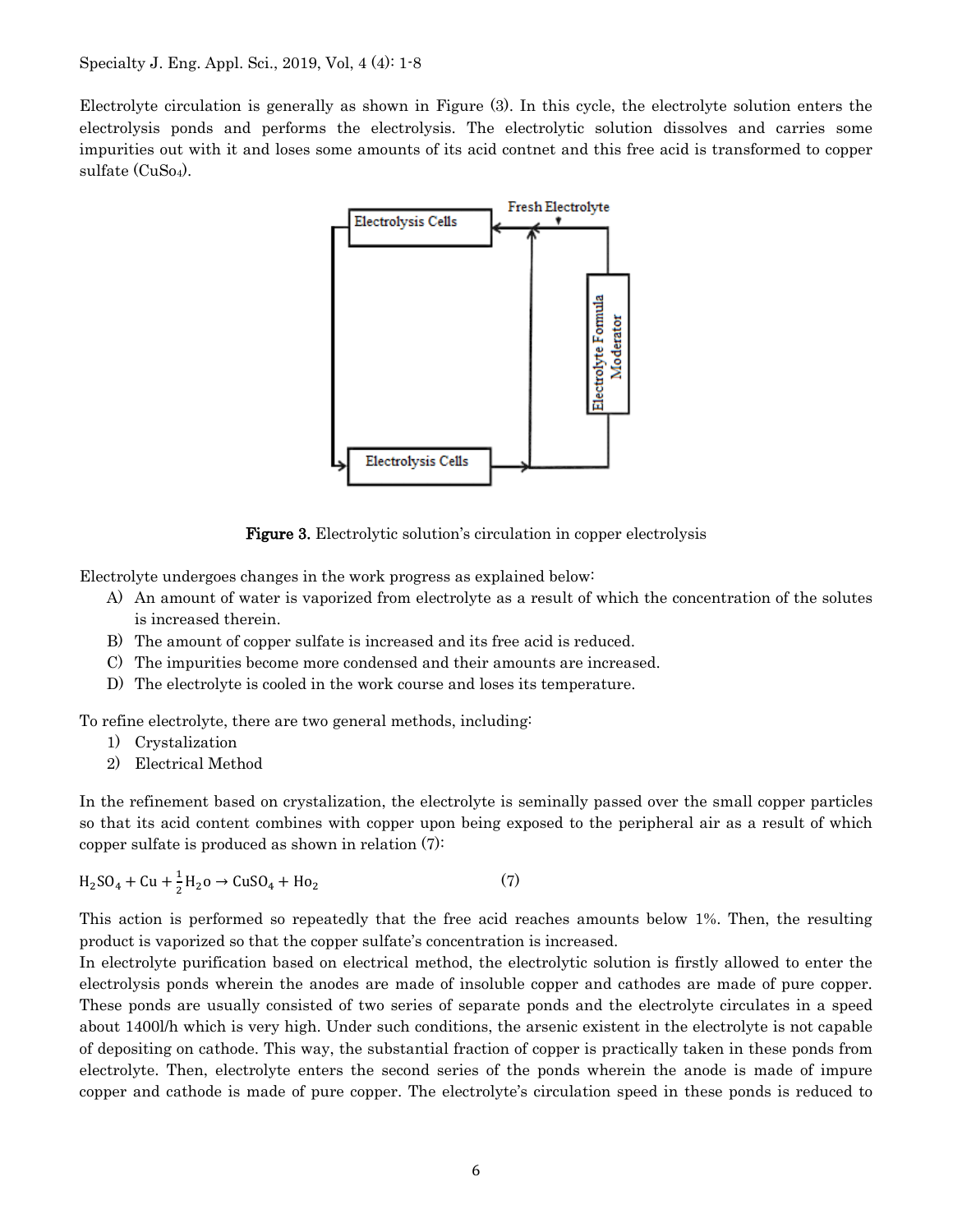250l/h, as a result of which the conditions become appropriate for the simultaneous deposition of arsenic and copper on cathode.

## Suggestions for Reducing the Energy Loss:

To reduce the extents of the secondary reactions, the electrolyte environment should be intensively acidified so that water cannot oxidize the univalent copper ions. It is in the course of these processes that an amount of oxygen is dissolved in electrolyte due to its being exposed to air, which brings about wastage of energy. To overcome this problem, the amount of oxygen dissolved in electrolyte should be minimized to the lowest possible amount. Due to the same reason, it is suggested that the purification action has to be carried out in a temperature between 40ºC and 50ºC.

As for the reduction of losses originating from electronegative and electropositive materials, the following cases can be suggested:

- 1) Addition of gelatine (for about 40g to 60g per every copper ton) and chlorine (for 110g per every ton of copper) in the form of hydrochloric acid or table salt so that the arsenic's deposition is delayed.
- 2) Addition of bismuth and antimony to the electrolytic solution for bismuth has a normal potential of 0.23, and antimony has a normal potential of about 0.21V that is close to copper's normal potential and causes reduction in energy wastage.
- 3) Addition of some organic matters like glue and thiourea and others cause uniformness and fineness of the crystals on cathode surface and generally regulate the copper deposition on cathode.

### Conclusion

CuO is a semiconductor type-n with conductivity equal to 10−4 s/cm, 1.2 eV band gap and many applications in field emission, photovoltaic, catalysis and electrochemistry (Mahmoud, et al., 2018).

After the electrical refinement of copper, its electric conductivity was increased and the cathodic copper was delivered to the market in the form of cathodic plates. Additionally, the electrorefinment of the coppper enabled the separation of its impurities making it applicable in the other industries. In the serial connection method, the accuracy was very much increased because the first and the last electrodes were connected to the circuit, which brought about a reduction in the energy losses.

# Acknowledgement

The author would like to express his gratitude to the employees of Sarcheshmeh Copper Company's refinery section.

#### Reference

- 1. Copper Metallurgy, Rams Waghar, Hekmat Razavi Zadeh (Translator), Publisher: Iran University of Science and Technology - 2003
- 2. Forsén, O. Aromaa, J. & Lundström, M. (2017). Primary Copper Smelter and Refinery as a Recycling Plant—A System Integrated Approach to Estimate Secondary Raw Material Tolerance †. Recycling 2017, 2(19), 11 pages. doi:10.3390/recycling2040019.
- 3. Kalliomäki, T. Aromaa, J. & Lundström, M. (2016). Modeling the Effect of Composition and Temperature on the Conductivity of Synthetic Copper Electro-refining Electrolyte. Minerals 2016, 6 (59), 11pages. doi:10.3390/min6030059.
- 4. Mahmoud, Z.H. Hassan, K.H. Abdul Sattar, O.D. & Ali, F.K. (2018). Low Temperature Novel Photosynthesis Method and Characterization of ZnO/CuO Nano composite. J Biochem Tech. 9(3): 1-4.